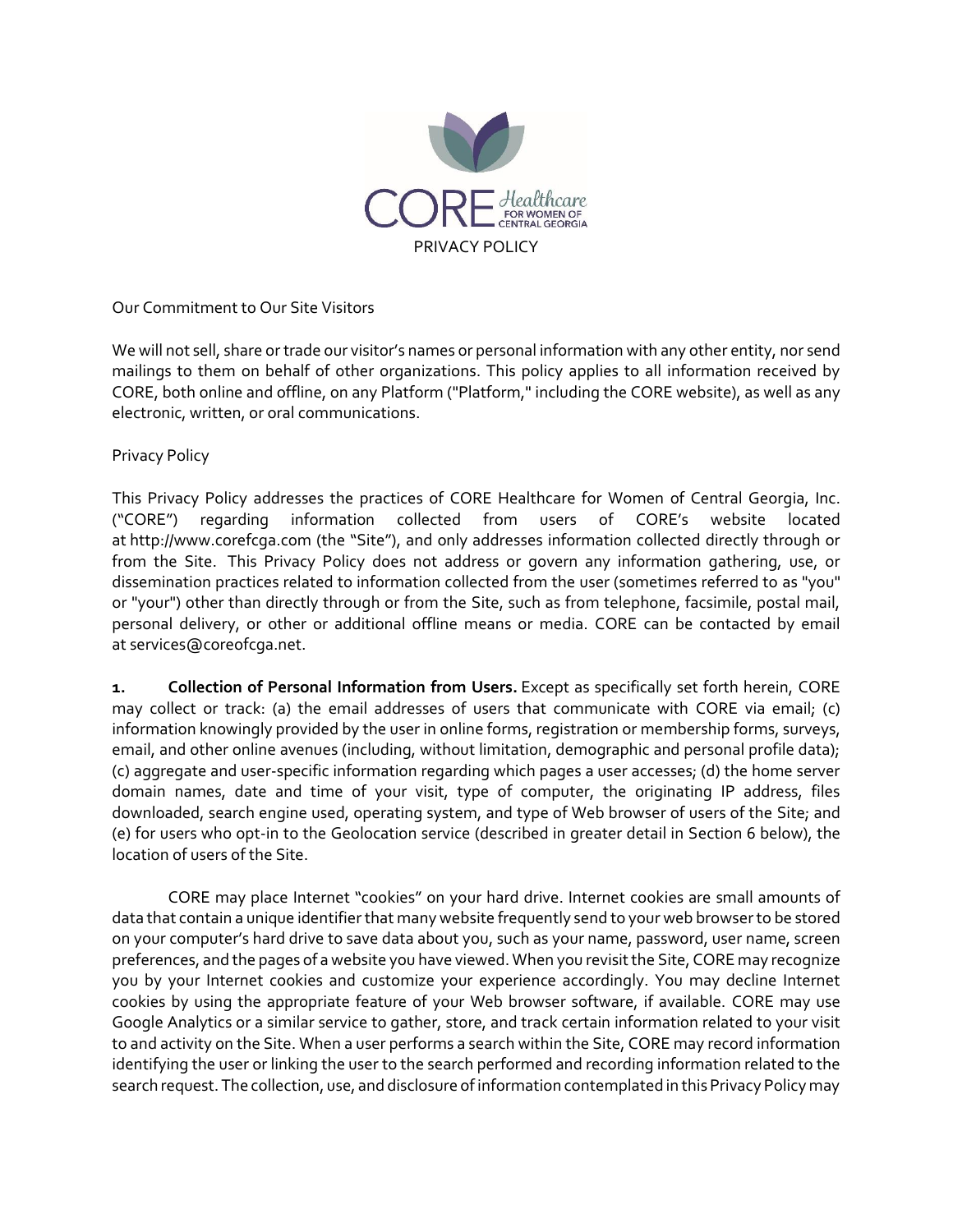involve a transfer of the information to jurisdictions located outside your country of residence that may not have equivalent laws and rules regarding personally identifiable information.

**2. Use of Personal Information Collected**. Personal information collected by CORE may be used by CORE for many reasons, including recordkeeping, editorial and feedback purposes, marketing and promotional purposes, statistical analysis of users' behavior, product development, content improvement, and to customize the content and layout of the Site. Aggregate data on users' home servers may be used for internal purposes, and individually identifying information, such as names, postal and email addresses, phone numbers, and other personal information which users voluntarily provide to CORE, may be added to CORE's databases and used for future calls and mailings regarding updates to the Site, new products or services, and upcoming events. CORE also may use user data to contact users of the Site regarding registration and account status and changes to the Website Terms and Conditions, Privacy Policy or any other policies or agreements relevant to users of the Site.

**3. Disclosure of Personal Information to Third Parties.** Except as provided herein, individually identifying personal information provided to CORE through the Site will not be sold or otherwise disclosed to third parties not affiliated with CORE. Identifiable and non-identifiable user information and data may be disclosed or distributed to (a) another party with which CORE enters or reasonably may enter into a corporate transaction, such as, for example, a merger, consolidation, acquisition, or asset purchase, or (b) to a third party pursuant to a subpoena, court order, or other form of legal process in response to a request by or on behalf of any local, state, federal, or other government agency, department, or body, whether or not pursuant to a subpoena, court order, or other form of legal process, or (c) if determined by CORE in its sole judgment that such disclosure or distribution is appropriate to protect the life, health, or property of CORE or any other person or entity, or (d) third parties that contract with CORE to provide products, information or other services that CORE believes that users may be interested in obtaining. While CORE may undertake efforts to see that any third party to whom CORE discloses personal information is under an obligation to use the personal information solely for the purposes for which the information was disclosed, such third parties are independent third parties over which CORE exercises no control. CORE is not responsible for, and will not be liable for, the conduct, actions, omissions, or information handling or dissemination practices of third parties.

**4. Third-Party Websites.** The Site may contain links to other internet websites for the convenience of users in locating information, products, or services that may be of interest. If you access a third-party website from a link on this Site, any information you disclose on that website is not subject to this Privacy Policy. It is possible that these links may be used by third parties or others to collect personal or other information about you. CORE is not responsible for the privacy practices of such website, advertisers, or third parties or the content of such website and it is your sole obligation to review and understand the privacy practices and policies of these other website. CORE does not control these third parties' use of cookies, collection of information, or how they manage such information. It is solely your obligation to review and understand the privacy practices and policies of these other website, advertisers and any third parties.

**5. Internet Security.** CORE uses reasonable efforts to ensure that the Site is generally available. However, there will be occasions when access to the Site will be interrupted or unavailable. CORE will use reasonable efforts to minimize such disruption where it is within its reasonable control. You agree that CORE shall not be liable to you for any modification, suspension or discontinuance of the Site. You understand that the technical processing and transmission of any content via the Site may be transferred unencrypted and involve: (a) transmissions over various networks; and (b) changes to conform and adapt